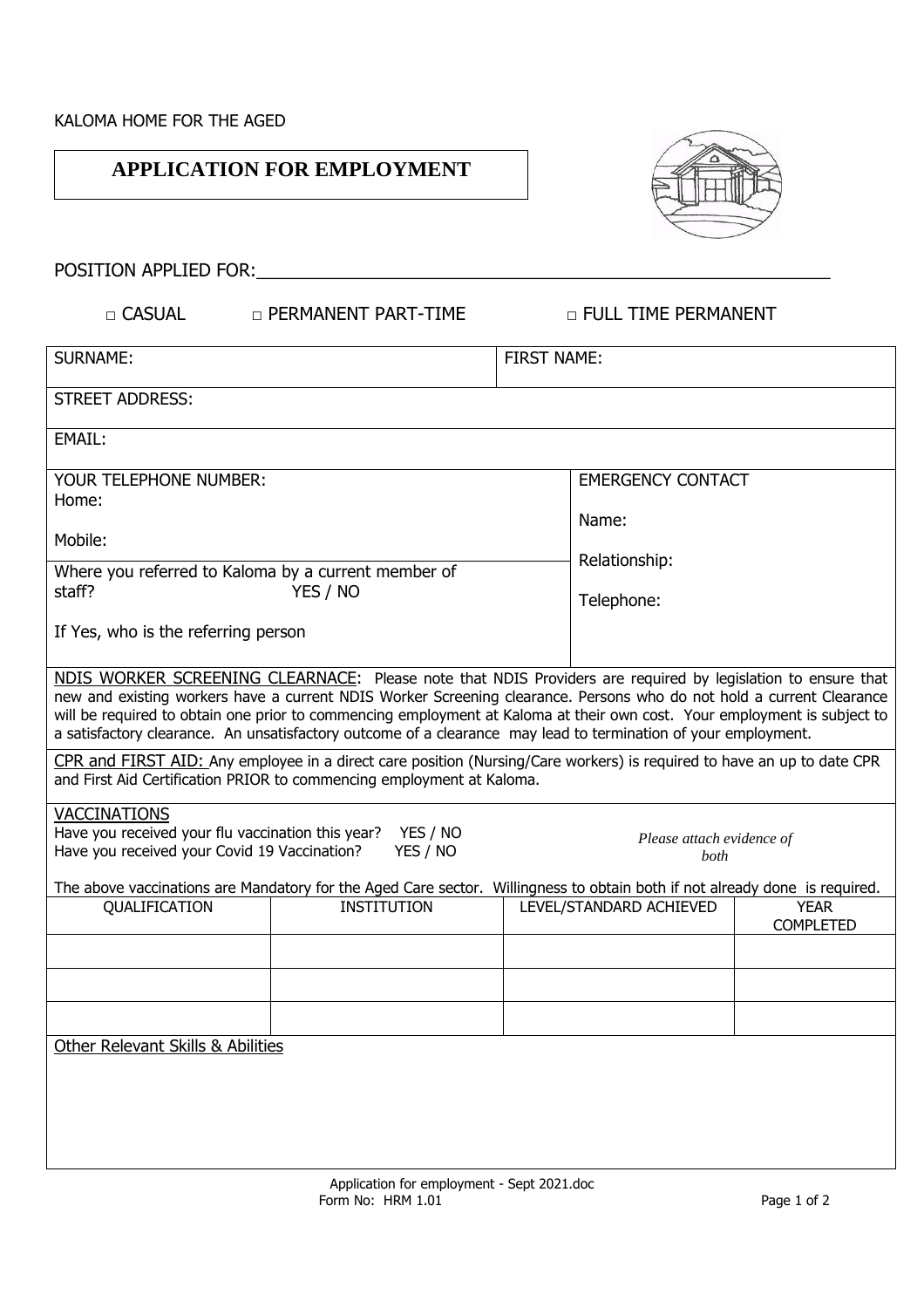## KALOMA HOME FOR THE AGED

| EMPLOYMENT HISTORY: Detail most recent position first |                     |
|-------------------------------------------------------|---------------------|
| Employer Name:<br>(1).                                | (2). Employer Name: |
|                                                       |                     |
|                                                       |                     |
| Position Held                                         | Position Held:      |
|                                                       |                     |
|                                                       |                     |
| Dates From/To:                                        | Dates From/To:      |
|                                                       |                     |
| Reason for Leaving:                                   | Reason for Leaving: |
|                                                       |                     |
|                                                       |                     |
|                                                       |                     |

| Can you provide documented evidence of hours worked in relation to field of work: Yes $\square$ |      |     | No⊓ |
|-------------------------------------------------------------------------------------------------|------|-----|-----|
| Are you legally entitled to work in Australia?                                                  | Yes⊓ | No⊓ |     |

REFERENCES: Please attach copies of written references if you have them. Employment will not be offered unless reference checks can occur. Family members or close friends are not eligible to provide a reference. Professional references are preferred particularly when related to the position applied for at Kaloma.

| $(1)$ . NAME:                                                                                              | $(2)$ . NAME: |  |  |  |  |  |
|------------------------------------------------------------------------------------------------------------|---------------|--|--|--|--|--|
|                                                                                                            |               |  |  |  |  |  |
|                                                                                                            |               |  |  |  |  |  |
| POSITION:                                                                                                  | POSITION:     |  |  |  |  |  |
|                                                                                                            |               |  |  |  |  |  |
| PHONE:                                                                                                     | PHONE:        |  |  |  |  |  |
| (Work):                                                                                                    | (Work):       |  |  |  |  |  |
|                                                                                                            |               |  |  |  |  |  |
| (Home or Mobile):<br>(Home or Mobile):                                                                     |               |  |  |  |  |  |
| Your information is held in compliance with the Privacy Act 2001. Should you not receive an offer of       |               |  |  |  |  |  |
| employment within 6 months of completing this application then your application & resume will be destroyed |               |  |  |  |  |  |
| or returned to you. Please indicate if you wish to have your resume' returned to you.                      |               |  |  |  |  |  |

RETURNED □ DESTROYED □

I acknowledge completely that the deliberate giving of false information, with respect to any of the above areas, may lead to my dismissal if employed by Kaloma. I agree for the Kaloma organisation to contact the above-mentioned referees for the purpose of reference checking procedures.

APPLICANT'S SIGNATURE: \_\_\_\_\_\_\_\_\_\_\_\_\_\_\_\_\_\_\_\_\_\_\_\_\_\_\_\_\_\_\_\_\_\_\_\_\_\_ DATE: \_\_\_\_\_\_\_\_\_\_\_\_\_\_\_\_\_\_

PRINT NAME: